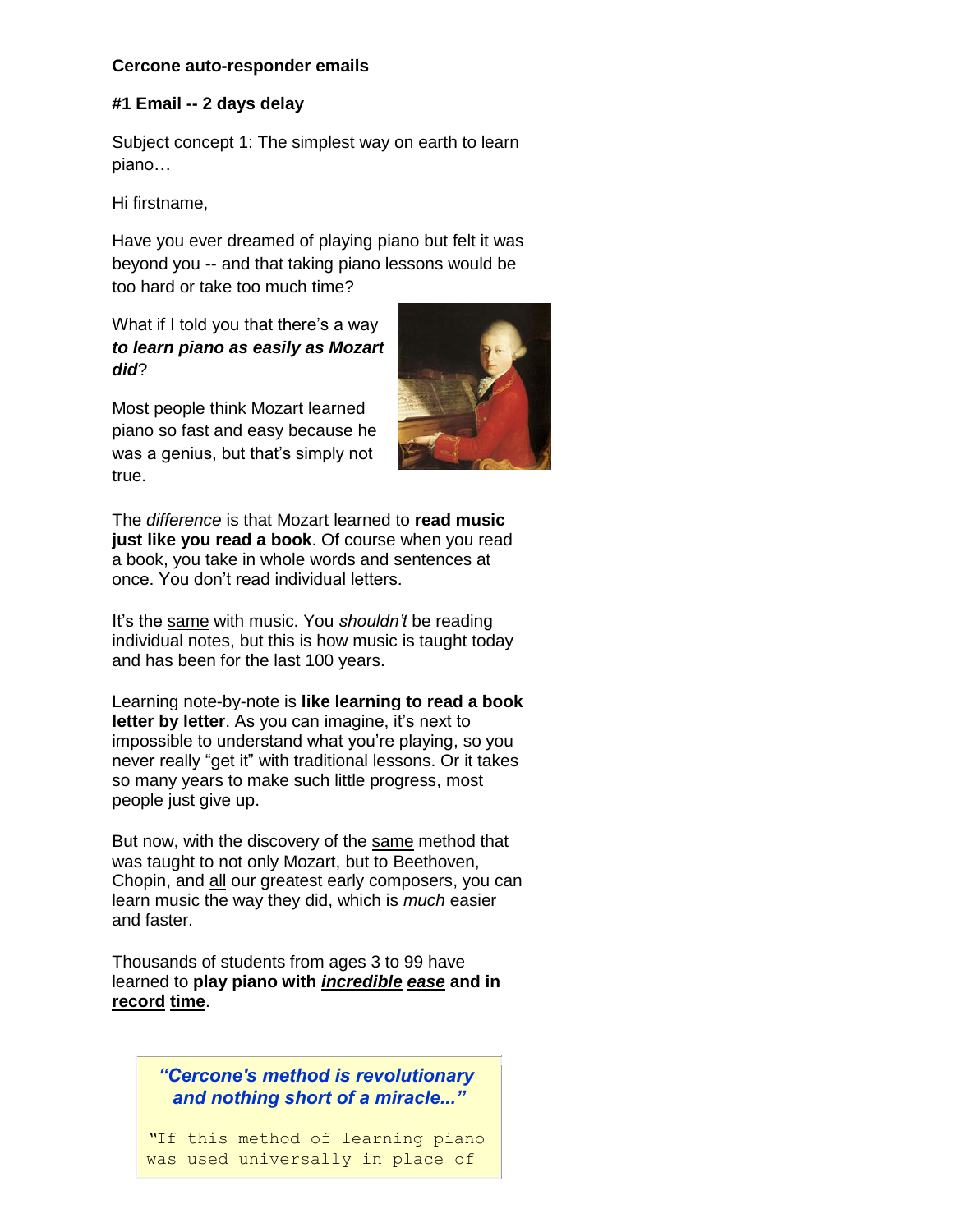traditional teaching, the implications would be *staggering*. The simple truth is that Cercone's method is revolutionary and nothing short of miraculous."

J. Ragsdale, Denver, CO

I want to save YOU from the *unnecessary* pain and frustration of learning to play piano note by note and give you the gift of music in your life. See how this breakthrough method makes this the **simplest way on earth for** *anyone* **to learn piano**.

Go to [http://www.cerconemusicmastery.com](http://www.cerconemusicmastery.com/)

To your music enjoyment and success,

Donna Cercone *Cercone Weekend Music Mastery*

# **#2 Email -- 4 days delay**

Subject: How to read music like Mozart did -- as simply as you read a book…

Why do so many people take years of piano lessons but still struggle to play songs *fluidly* and *all the way through*?

The reason for this failure is clear...

# *Traditional lessons don't teach you to read music properly.*

Today, there are two piano teaching systems:

- 1. *The traditional system,* created during the early 1900s, which teaches music as an alphabet.
- 2. *The Cercone system,* created after more than 30 years of **scientific** research, which teaches music as a **LANGUAGE**, the way Mozart was taught.

After years of historical research, a unique "Language" of music has been uncovered. It is a way of learning to read music that existed in the era of Mozart, Beethoven, and

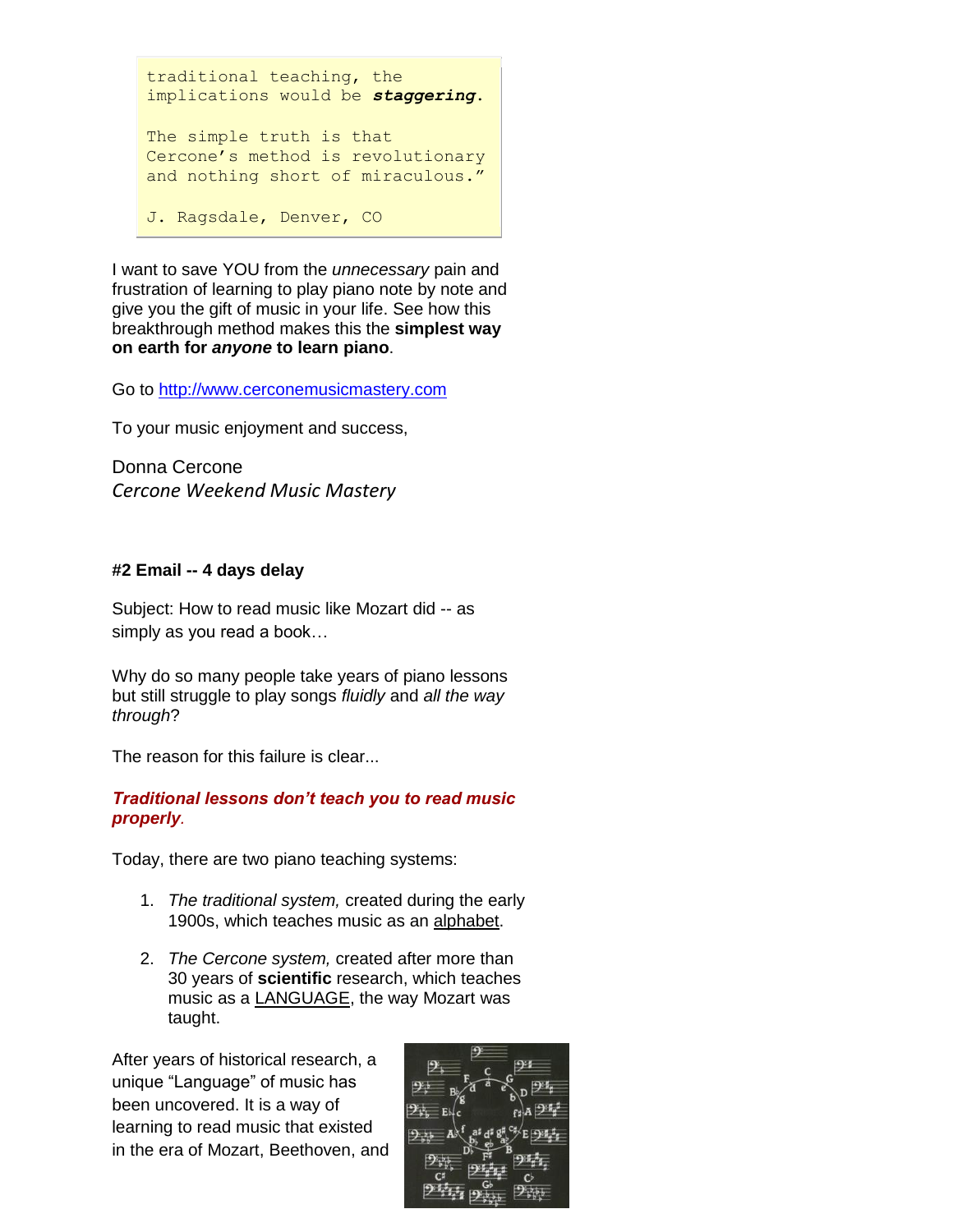but is NOT the way music is taught today.

And, indeed, it is **the reason** these early piano "geniuses" learned to play piano easily, and at record speed.

Unlike traditional lessons, Mozart learned to **read music as a** *language --* which made reading music **as easy as reading a book**.

# *"Like Turning on a Light..."*

"Reading music like a book rather than painstakingly reading every single note of every single chord of every single line is *like turning on a light when you've been reading in the dark***.** *Absolutely amazing...*" -- J.O. Westminster, CO

Basically, if you pick apart each component of reading music and compare them to each component of reading a book, you clearly see that:

Music theory is the "grammar" of music…



 $\bullet$  Notes are the "alphabet" of music...



Chords are the "words" of music…



**Phrases are the "sentences" of music...** 



And together, they make the song, the "story" of music...

But most *traditional lessons stop at the alphabet stage.* They only teach you the notes, so you never learn how to read the rest of the music language.

No wonder it's so hard!

You must **hunt and peck** for each note …*hesitating* at every step. Your fingers have to keep asking, *"Where do I go?"* ... *"Is this it?"*... *"What's next?"*



And no matter how much you practice (as you know if you've ever taken traditional lessons) *progress is painfully slow* **or even nonexistent**. Still, this is how most piano programs have always taught people to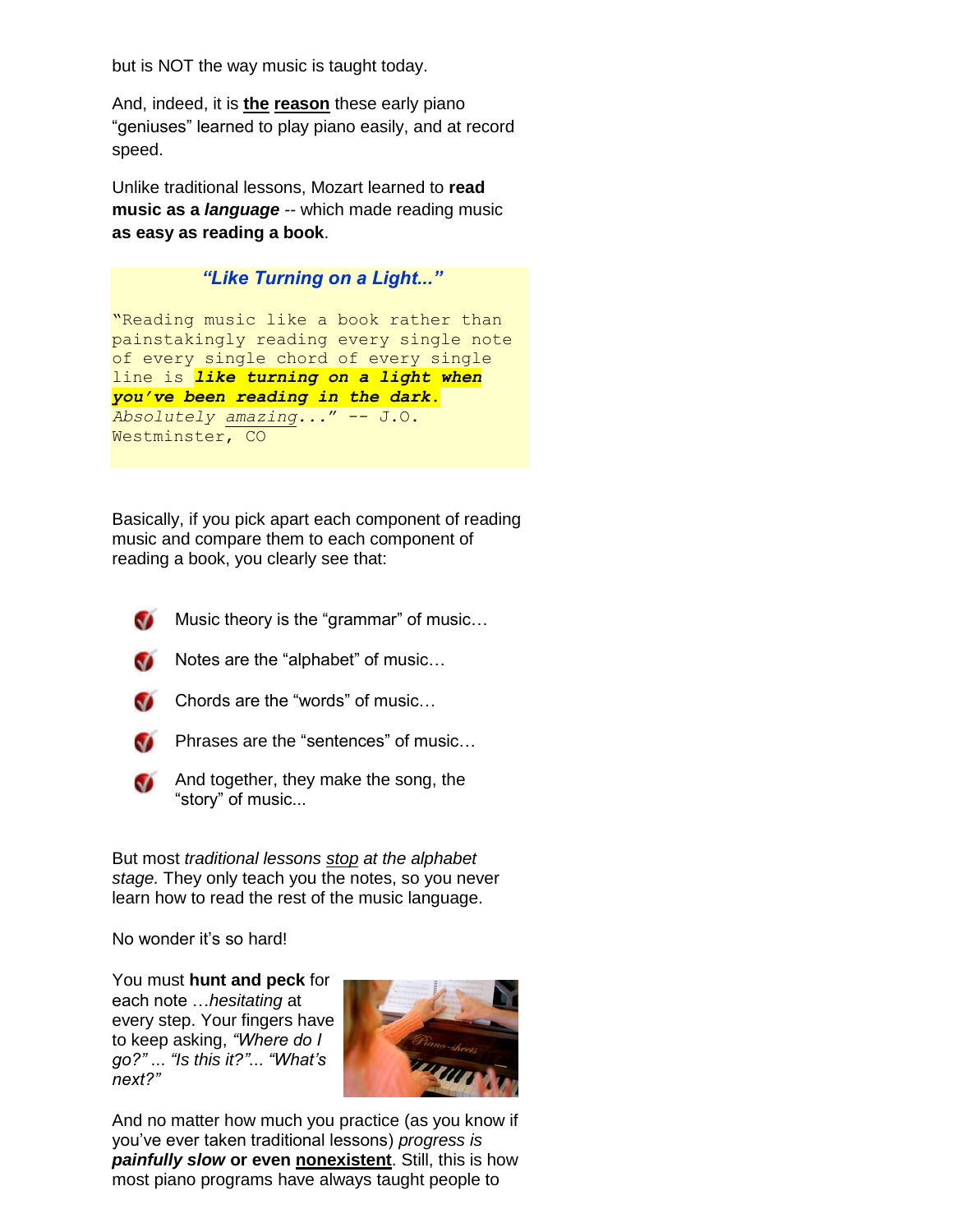read music and was the only choice in music lessons ... *until now.*

Today there's a totally new, completely different, and drastically improved way to learn to read music, which is *the same way Mozart was taught.* With this method, you can **learn to play piano MUCH faster and easier.**

Give it a try. It's guaranteed and risk-free. Go to [http://www.cerconemusicmastery.com](http://www.cerconemusicmastery.com/) to find the one and only program on the planet that teaches you to read music just like you read a book.

To your music enjoyment and success,

Donna Cercone *Cercone Weekend Music Mastery*

# **#3 Email -- 6 days delay**

Subject: Access hidden brainpower to learn piano in record time…

Hi firstname,

Did you know that you can learn piano as quickly and easily as Mozart did – as if YOU were a genius?

It's true! Recent breakthroughs in neuroscience prove that *everyone* has genius-level potential, but this brainpower **lies dormant** until it is *activated*.

Science has uncovered **hidden reserves** of the mind that can be "fired up" to *CREATE* genius-level mental functioning and learning. This genius-level mental functioning and learning is more the result of **activating multiple "intelligences"** and not genetic superiority.



Learning significantly faster and easier is possible by creating more **\*connections\* …**

Which connections?

The ever-changing maze of connections between your neurons (your brain cells). The scientific evidence from Dr. Marian Diamond, a neuro-anatomist at the University of California at Berkeley, is this *(quote)*: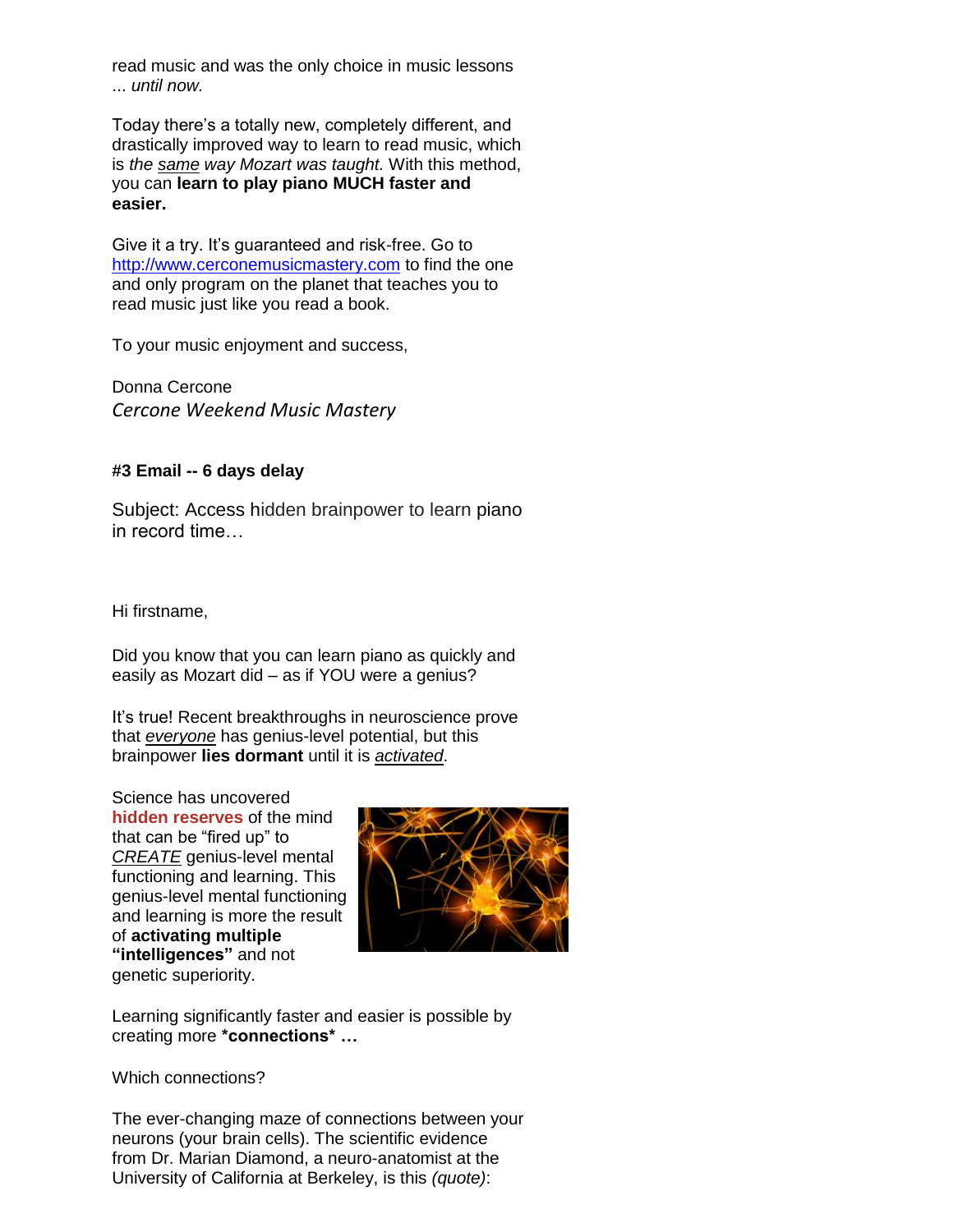*"The more you stimulate the power of your mind, the more connections your brain is forced to create so your neurons can communicate with one another. And the more interconnections you have between your brain's neurons, the closer you move toward genius-level mind power, creativity, and thinking. It really is primarily that simple..."*

There's only one music program that has applied these scientific breakthroughs to learning piano. It's Cercone Music Mastery.

And already, hundreds of regular people like you and me -- from ages 3 to 99 -- have used it to learn to play piano faster and easier than has ever been possible before.

**"I learned more in two** *hours* **with the Cercone method than I did in four** *years* **of traditional lessons." --** K. Packwood, Aurora, CO

Find out how YOU can learn piano faster and easier than you ever imagined at:

#### [http://www.cerconemusicmastery.com](http://www.cerconemusicmastery.com/)

To your music enjoyment and success,

Donna Cercone *Cercone Weekend Music Mastery*

### **#4 Email -- 8 days delay**

Subject: It's now possible to learn piano effortlessly, almost automatically. Here's how…

Hi firstname,

Did you know that you have 12 "Intelligences?" And that when you learn piano through ALL of your intelligences, the brain is able to "absorb" information in such a way, it makes learning music effortless, and even *automatic*?

Here's how:

Think of your brain as a TV set, and so far you've been operating with just one channel and didn't know you had any other choice. But you have other parts of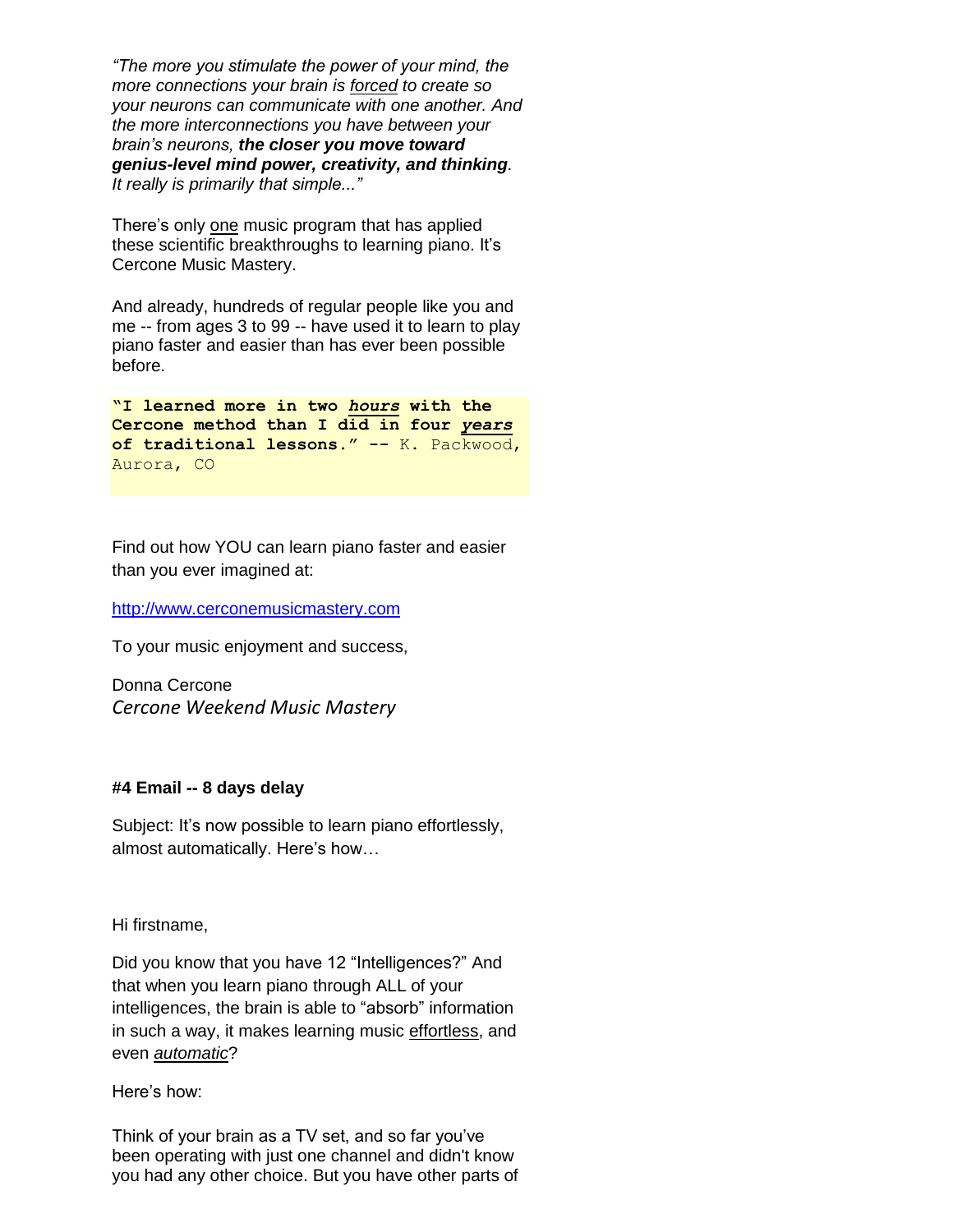you mind that have been broadcasting on many different channels (neural-connections) which you can now pick up from 12 different channels of the brain.

When you learn through all 12 Intelligences, it's as if all 12 cylinders of the brain are firing and working together as one **synergetic learning powerhouse**.

Each one of your Intelligences is powerful in itself, but since they interrelate and one affects the other, activating all of them *simultaneously* creates **synergies** and accelerated levels of learning that alone they could not do.

Traditional piano lessons teach in ways that only fire one or two cylinders, which is one reason why it's so hard and takes so long to learn piano.

But as scientists discovered and as I tested on actual students in the classroom, when you learn through all 12 Intelligences you're **using your whole brain**, and

thus **learning and memory rates skyrocket.** This potential applies to everyone because every human brain possesses all 12 Intelligences.

The science behind this groundbreaking discovery shows that these higher levels of brain activity creates chemicals that automatically infuse what you learn into all cells and **makes learning massive amounts** 



**of information almost automatic**. When your cells effortlessly and almost "spontaneously" absorb information like this, you can learn piano faster and easier than ever thought possible.

# *"The results of this program are absolutely miraculous..."*

*"***I finally learned how to read music after years of constant struggle and overwhelming feelings of ineptitude.**

I found the Cercone method of teaching *FUN*… felt empowered by the *ease* at which I was able to learn and the level at which I retained what I was learning.

It's hard to believe, but the results of this program are absolutely miraculous." --J.R., Denver, CO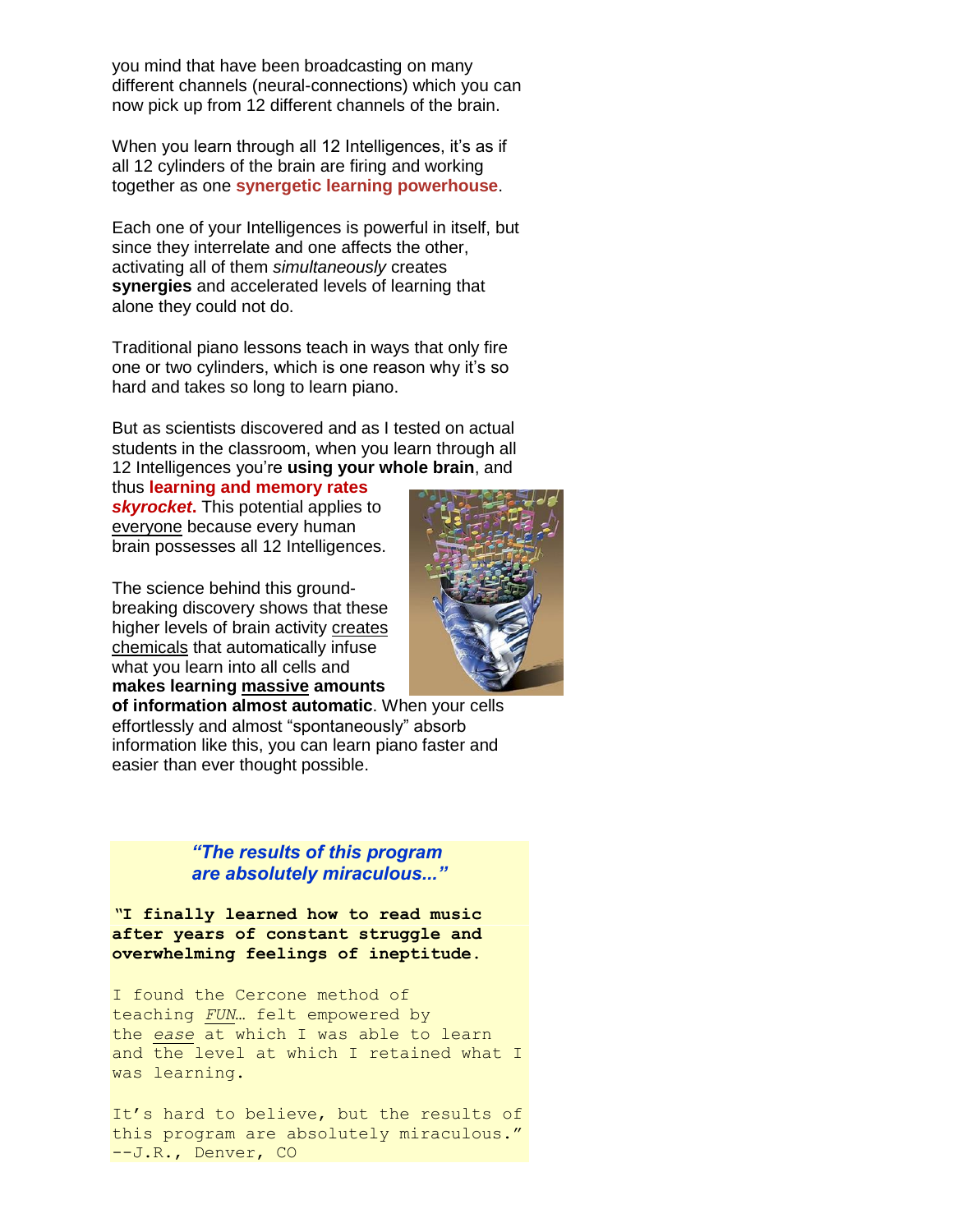To **find out what each of your 12 Intelligences are** and discover the one and only program that teaches piano faster using all of your Intelligences – which is also the only program that teaches you to **read music the same easy way Mozart did** go to:

[http://www.cerconemusicmastery.com](http://www.cerconemusicmastery.com/)

To your music enjoyment and success,

Donna Cercone *Cercone Weekend Music Mastery*

# **#5 Email -- 10 days delay**

Subject: New method teaches a year's worth of piano in ONE weekend. Here's how…

Hi firstname,

Scientific breakthroughs in accelerated learning have led to, for the first time, the ability to learn piano faster and easier than ever thought possible.

In fact, one method based on these learning breakthroughs have already taught hundreds of people **a year's worth of piano in just one weekend**.

Sound impossible? It's not!

The scientific evidence is that, using specific "MEGA Learning" techniques, the human brain is capable of:

- Activating ALL12 INTELLIGENCES simultaneously to create genius-level ability...
- Absorbing information "spontaneously" for near-automatic learning…
- Learning to read music and play songs 500 times faster than traditional lessons...

To learn more about this fascinating brain science and how it has revolutionized the speed and ease with which you can now learn to play piano, go to [http://www.cerconemusicmastery.com](http://www.cerconemusicmastery.com/)

Only one program uses these scientifically-based accelerated learning principles to teach piano using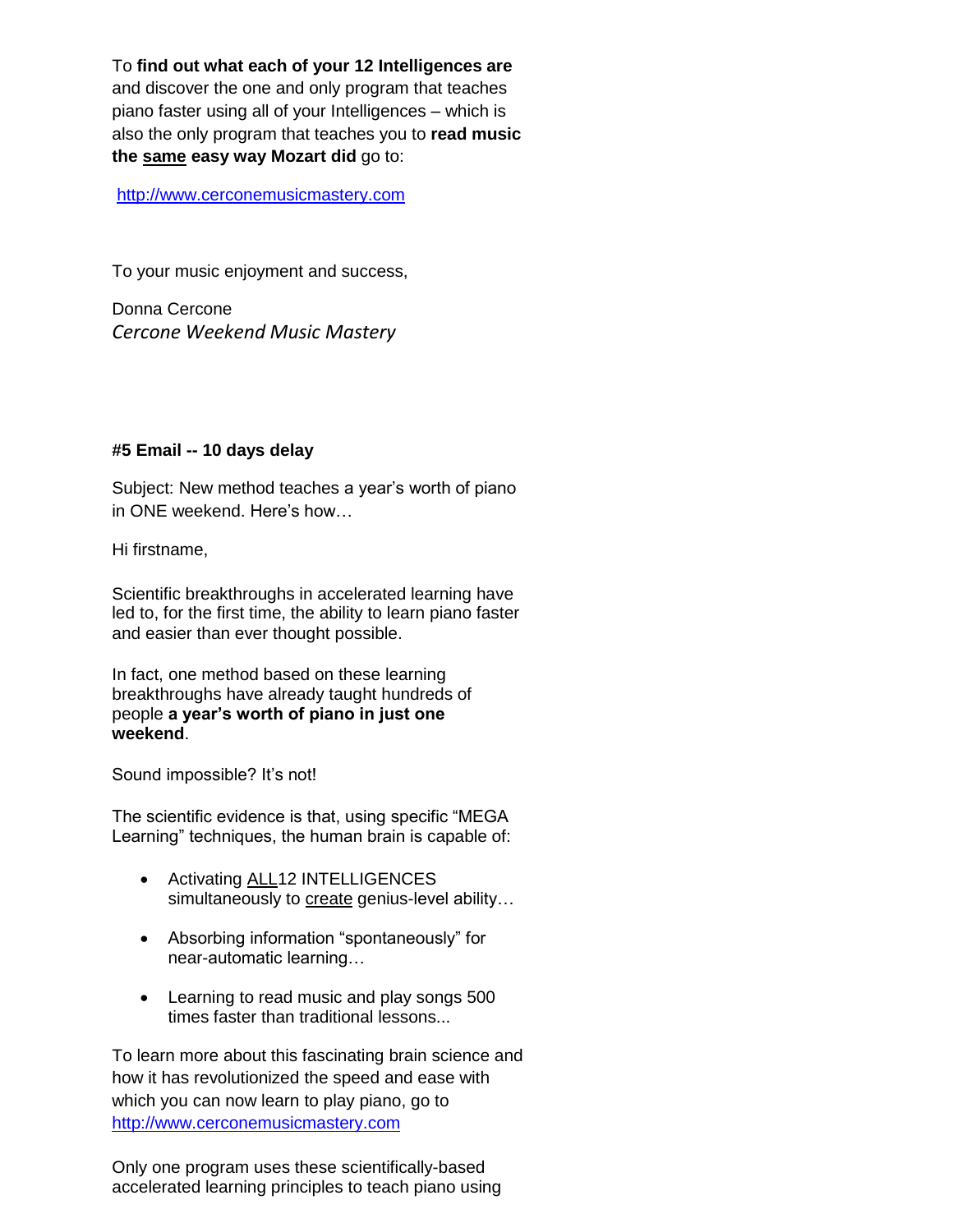"brain-friendly" techniques -- which help anyone of any age to learn piano in record time.

From ages 6 to 96, from every walk of life, and from every economic status, those with no piano experience or those who had spent years feeling frustration and failure …

Hundreds of people who have gone before you PROVE **you can learn ALL THIS -- see below -- in a matter of ONE weekend** -- which would take an entire year to learn in traditional lessons:

#### **All the Keys (black and white) in 3 minutes...**

*Compared with the traditional system, where most people have to go to middle C and count up. Months later they're still counting up.*

### **All 37 Notes through color and stories...**

*Compared with the traditional system, where it takes up to 5 years to learn all the notes, and they're often only partially learned.*

#### **Read music easily, like you read a book...**

*Compared with the traditional system, where you learn to spell music, note by note, hunting and pecking in frustration.*

### **Develop a solid foundation for Major Root Chords...**

*Compared with the traditional system where a major root chords foundation is never put into place; chords are taught randomly*

**Develop a solid foundation for the G7 chord...** *Compared with the traditional system where* G7 *chord foundation is not completed until possibly years later, if ever.*

**Develop a solid foundation for Rhythm...** *Compared with the traditional system where Rhythm* 

*foundation usually takes over a year.*

#### **Develop a solid foundation for Intervals...**

*Compared with the traditional system where Interval foundation is not complete until after 2 to 3 years.*

### **Foundation is set to play all over the keyboard using both hands...**

*Compared with the traditional system where you stay in a 5-finger position for months and then gradually keyboard move beyond that. This method actually creates a fear of the other keys.*

### **Play 6 songs all the way through and recall them years later...**

*Compared with the traditional system where you*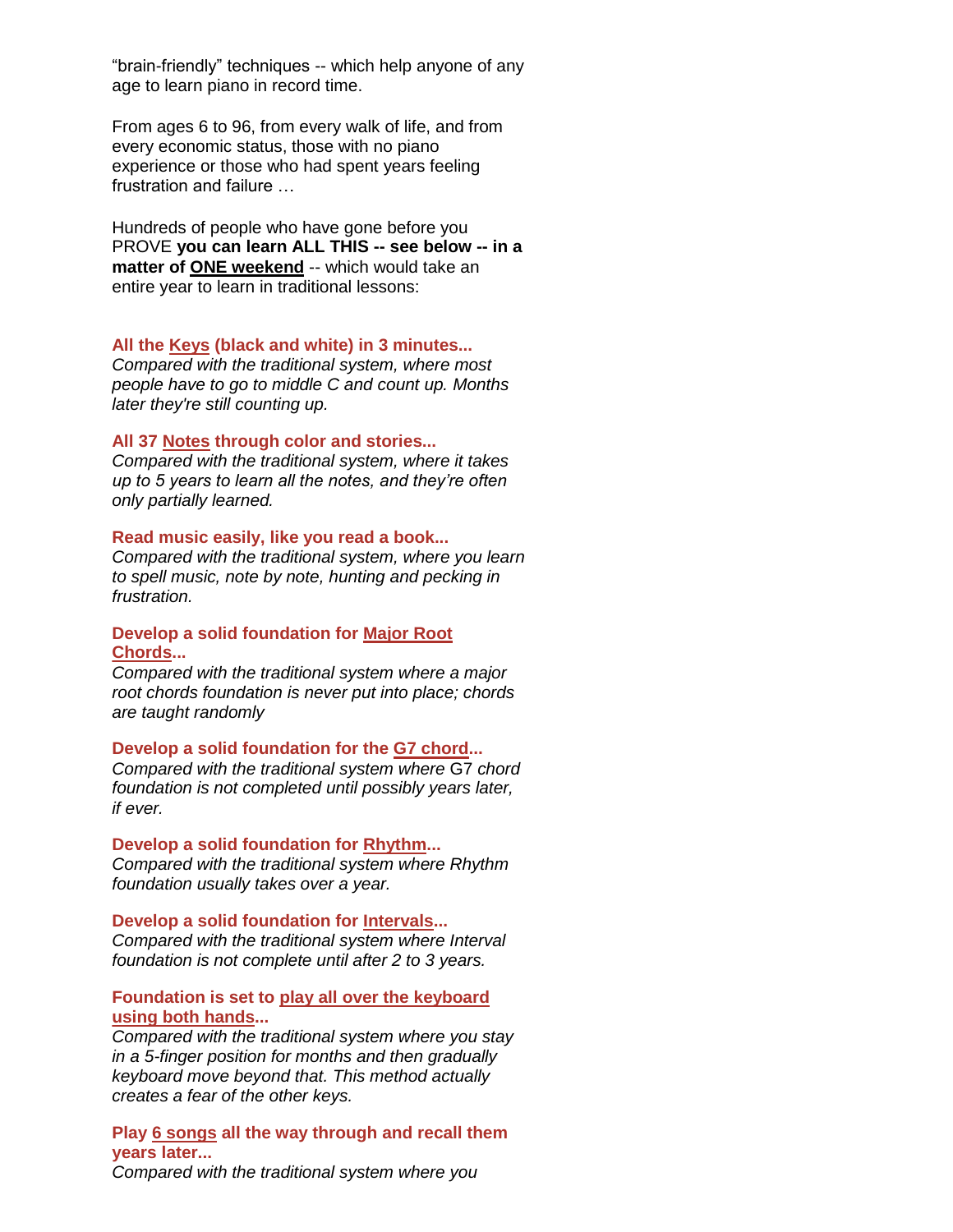*maybe learn 6-10 songs in a year, and easily forget them.*

**Obtain an understanding of Myelination...** *Compared with the traditional system where Myelination is not taught at all.*

**Have a solid piano foundation that can be accessed from long-term memory...** *Compared with the traditional system where the brain is being taught in ways that store in short-term memory.*

*"Learned more in 5 hours than she had in* **1½** *years at a fraction of the cost..."*

*"*My daughter took piano lessons for a year and a half. (1 hour per week plus 2 hours of theory per month) for a total cost of more than \$1,000.00. She got bored and stopped playing for 6 months and forgot much of what she had learned.

But then she took these new lessons and learned more in 5 hours than she had in 1½ years at a fraction of the cost...

What was so amazing is that after the first day she was **so excited and happy** to show me what she had learned. I studied piano as a child and knew right away that what she had learned in one day took me at least 6 months to learn the same.

J. Wilkins, Denver, CO

To see more evaluations of this unique Music Mastery program, or to find out how **YOU can learn to play piano just as fast and easy** as past students have, go to: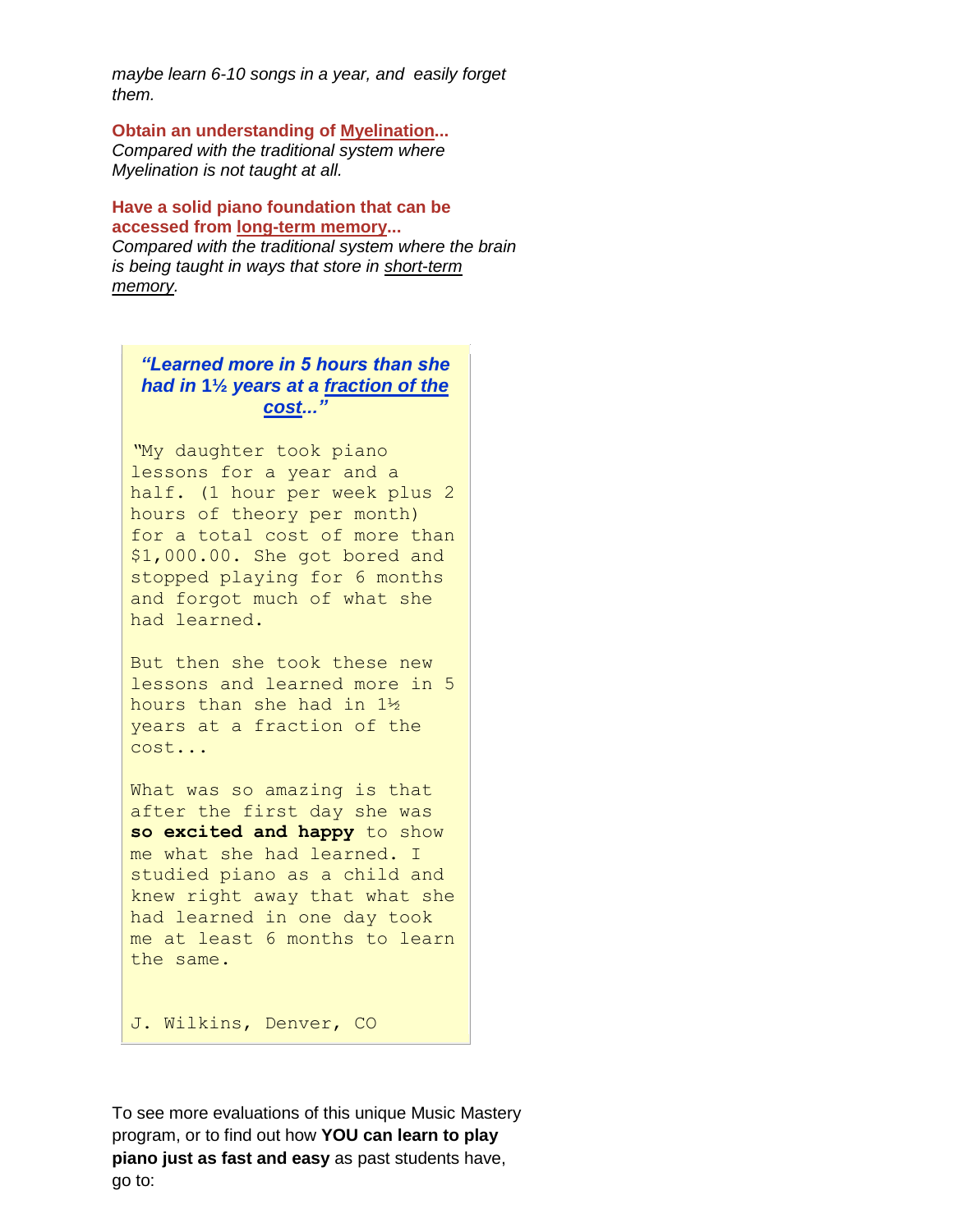To your music enjoyment and success,

Donna Cercone *Cercone Weekend Music Mastery*

### **#6 Email – 12 days delay**

Subject: Give-away music CD helps you sleep much better, be more productive…

Hi firstname,

Donna Cercone of the Cercone Music Mastery Foundation has been teaching music for over 35 years.

She shares her love of music and how it can bring so much benefit into anyone's life by giving away a CD filled with "Quantum Music" in "Synchro-Rhythm." This is a certain beat of music that induces your natural balanced rhythm.

### **How can this particular beat of music change your life?**

Listen to *Hearts of Peace*:

While you're asleep and you'll **sleep more soundly…**

While you study and you'll **grasp concepts more easily…**

While you work and you'll **be more productive…**

While you drive and you'll **feel more relaxed, even in traffic.** 

In fact, this music supports *everything* you are doing.

*"Centers me ... Gives me energy ... Calms me ... Very peaceful ..."*

"I play *Hearts of Peace* in my home 24/7. I feel it **centers** me, gives me **energy** when I need it, yet **calms** me when I need that.

I had guests come and stay with me, and I had the CD playing in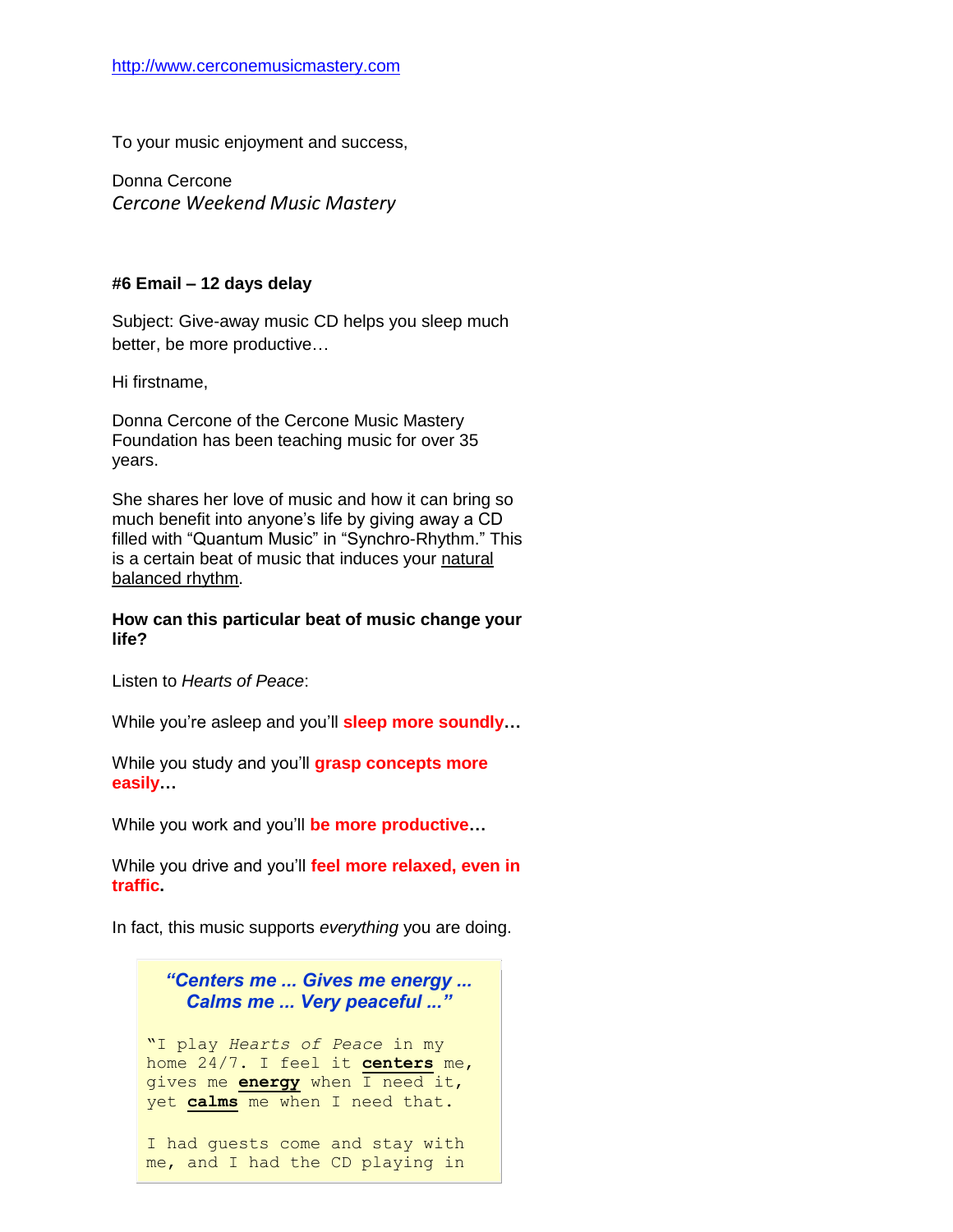the guest room all night while they slept. My guests commented that they loved the music and had a **very peaceful night's sleep**."

--Douglas, Aurora, CO

How can *Hearts of Peace* do all this?

Dr. Georgi Lozanov discovered that music timed at 60 beats per minute produces a rhythm that *synchronizes* your heartbeat, brain waves, and breathing. This Synchro-Rhythm produces a *Learning Rhythm.*

Therefore, everything you learn becomes so much easier -- even automatic -- when *Hearts of Peace* plays in the background.

At the same time, it will help you feel more peaceful and grounded, whether you're awake or asleep ... and who doesn't need more peace and sleep?

# **Get your copy of** *Hearts of Peace* **at no cost when you** *try Music Mastery* **risk-free.**

*Music Mastery* is a program that can have you playing 6 songs on the piano in one weekend -- plus give you a rock-solid foundation in music. It literally teaches you a year's worth of piano in just 2 days!

Hard to believe I know, but since this is the only program that uses scientifically-based "brain-friendly" techniques, your brain effortlessly takes in massive amount of information -- so you **pick up piano faster and easier than you ever thought possible**.

Hundreds of people were skeptical at first, but since they always wanted to learn music, they gave it a try because is **guaranteed risk-free**. To their amazement they DID LEARN to play piano as promised.

[Give it a try now.](http://www.cerconemusicmastery.com/) If you're not completely satisfied for any reason with *Music Mastery*, simply return the course for a full refund, but **keep** *Hearts of Peace* **to improve your learning, work, and well-being for the rest of your life.**

Go to: [http://www.cerconemusicmastery.com](http://www.cerconemusicmastery.com/)

To your music enjoyment and success,

Donna Cercone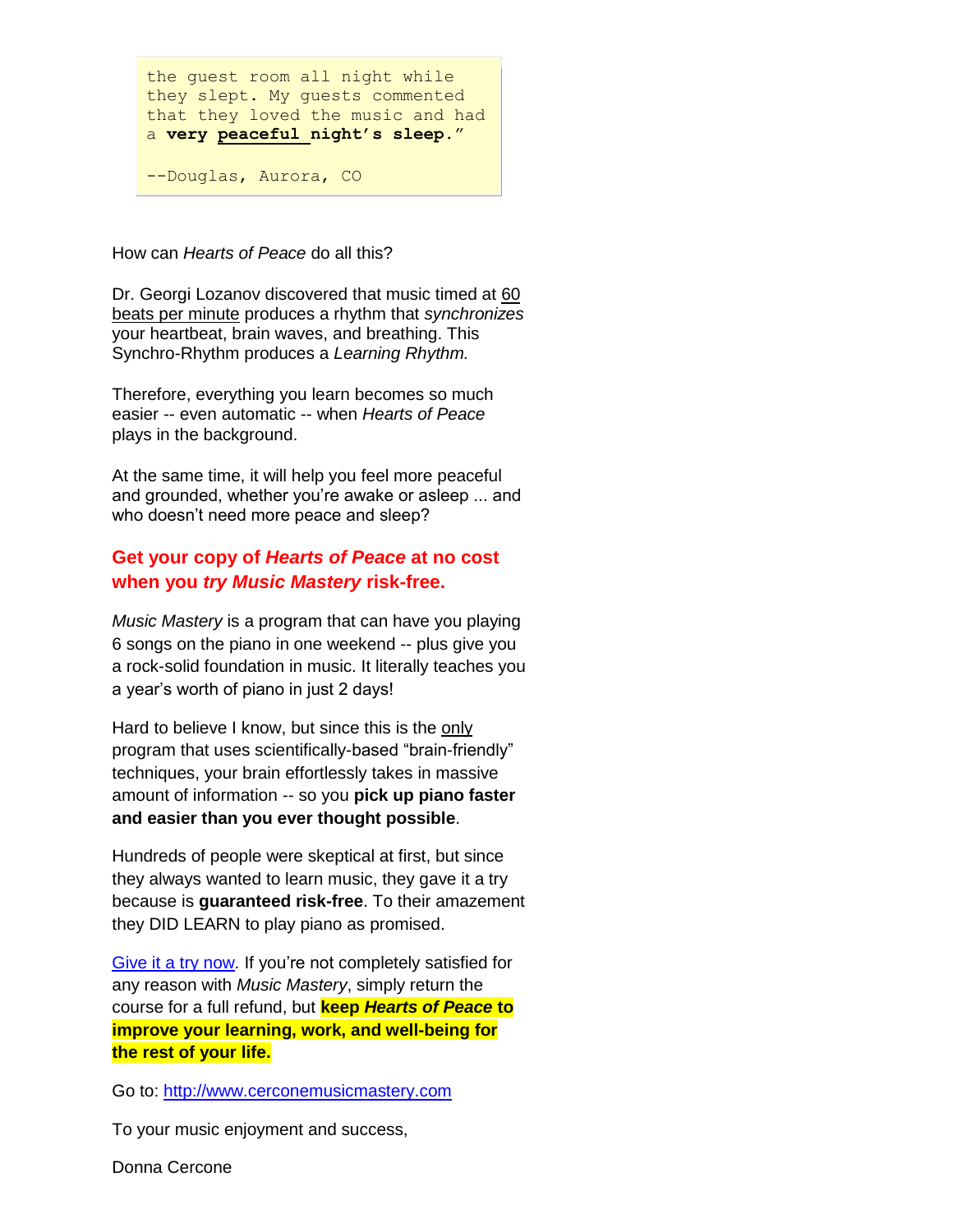# *Cercone Weekend Music Mastery*

# **#7 Email – 14 days delay**

Subject idea one: Why doctors play piano over any other instrument…

Subject idea two: 13 reasons why more doctors play piano…

Hi firstname,

No one would argue that music is wonderful to add to one's life. But did you know just how good playing music is for your health?

Scientific exploration of this idea has led to asking which instrument provides the strongest return in cognitive, psychological, and physical health benefits.

And the **runaway winner** of this search has proven time and time again to be the piano.

It's no wonder some of *the best amateur pianists are doctors*. An ever-growing body of research shows that piano playing:

- **Exercises the heart as much as a brisk walk; reduces blood pressure***<sup>2</sup>*
- **Wards off dementia and Alzheimer's***<sup>4</sup>*
- **Keeps your hands in top shape<sup>5</sup>**
- **Keeps your ears young; Reduces hearing aging<sup>6</sup>**
- **Helps kids get better grades and adults perform better at work<sup>7</sup>**
- **Increases human growth hormone<sup>8</sup>**
- **Reverse stress at the molecular level<sup>9</sup>**
- **Significantly reduces depression**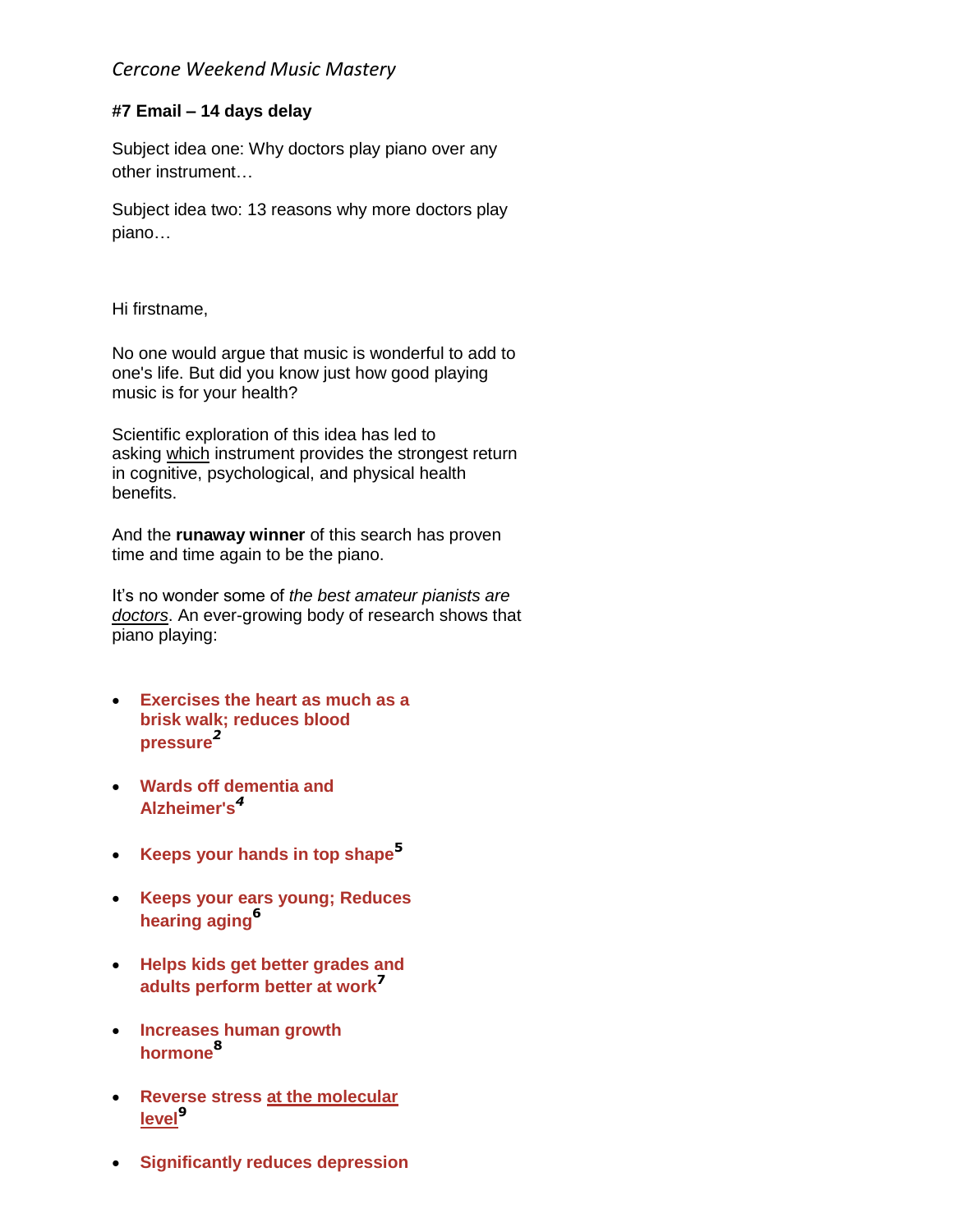**and anxiety<sup>10</sup>**

- **Reduces loneliness<sup>11</sup>**
- **Induces relaxation<sup>12</sup>**
- **Is a therapy, an outlet, a release<sup>13</sup>**

So now that you know the **incredible, long-lasting health benefits of playing piano**, your answer to the question, *"Should I learn to play piano?"* may actually come down to making the decision to **preserve your health** and to ensure a happy today and a functional future.

The good news is that, today, **you can be playing entire songs on the piano in almost no time.** A unique program uses scientifically-based "brainfriendly" learning techniques can help anyone of any age learn piano FASTER AND EASIER than has ever been possible before.

And, this is also the only program that teaches you to **read music as easily as you read a book** -- which is the same way Mozart, Beethoven, and Chopin learned.

Find out how this new, fun method of learning piano can have you playing piano -- for your health and your enjoyment -- *faster and easier than you ever dreamed possible* at:

# [http://www.cerconemusicmastery.com](http://www.cerconemusicmastery.com/)

To your music enjoyment and success,

Donna Cercone *Cercone Weekend Music Mastery*

**<sup>1</sup>** *Dr. Christo Pantev, neuroscientist, Institute of Experimental Audiology study, Munster, Germany, 1998; Rauscher, Shaw, Neurological Research, 1997; Dr. Timo Krings MD, PhD FRCP(C), Harvard University Medical School*

**<sup>2</sup>***Advanced Cognitive Training for Independent and Vital Elderly (ACTIVE) study by Michael Marsiske, associate professor of clinical and health psychology, University of Florida*